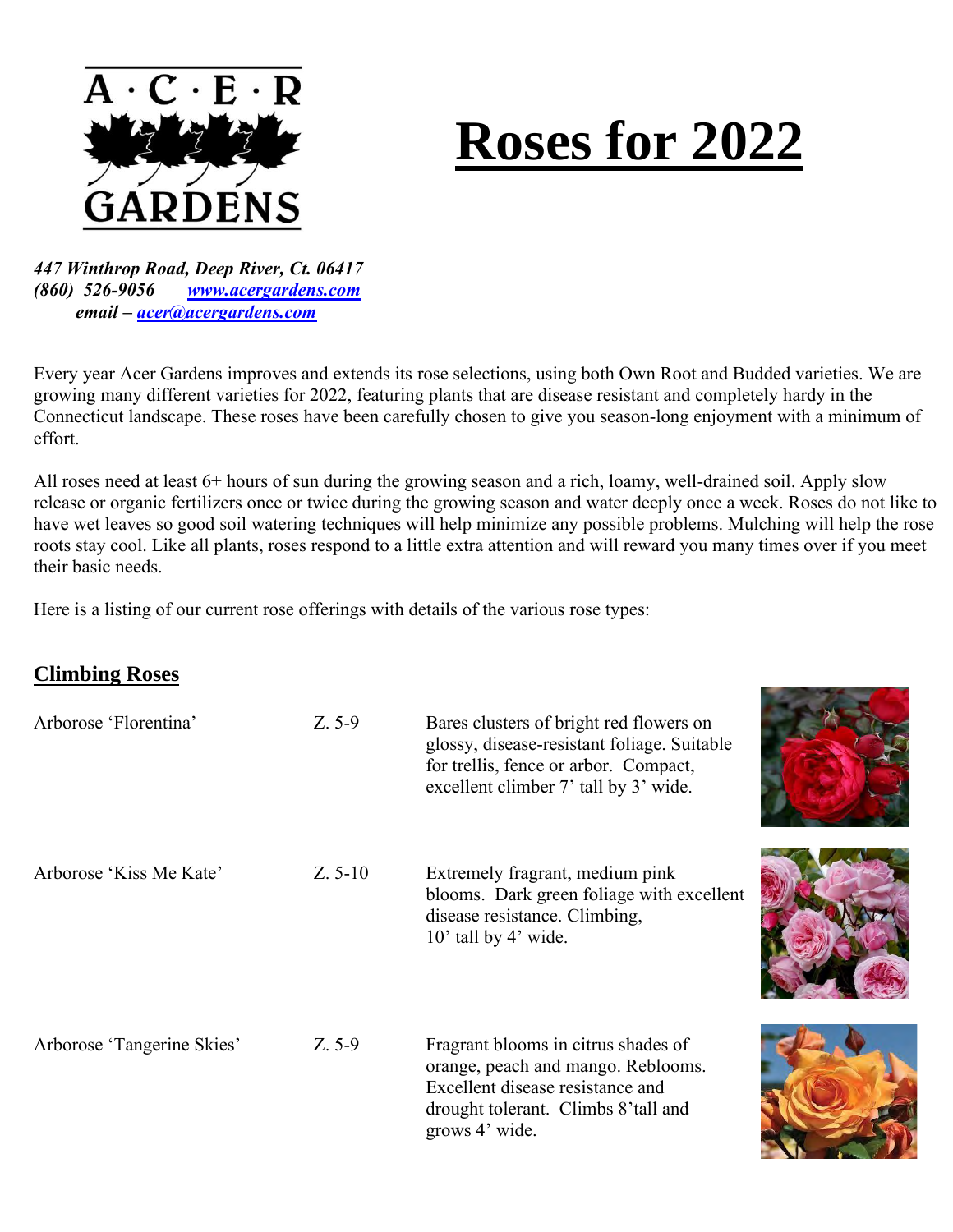| Arborose 'Quicksilver'    | $Z.5-10$  | Fragrant, double lavender blooms.<br>Robust and disease resistant. Dark green,<br>semi-glossy foliage. Climber, 7' tall<br>by 4' wide.                                                             |  |
|---------------------------|-----------|----------------------------------------------------------------------------------------------------------------------------------------------------------------------------------------------------|--|
| 'New Dawn'                | $Z. 5-9$  | Hardy, classic climber with clusters<br>of medium-sized blush pink flowers.<br>Repeat, vigorous rose can reach 18-20',<br>blooming on new and old wood.                                            |  |
| 'White Dawn'              | Z. 5-9    | Hardy, classic climber with large,<br>Fragrant, pure white, gardenia like flowers.<br>Good rebloomer, medium green foliage,<br>can reach 12-14' tall.                                              |  |
| 'Zepherine Drouhin'       | Z. 5-9    | Heirloom rose from 1868. Thornless<br>Stems. Cerise pink flowers in spring and<br>fall. Strong bourbon fragrance. Climbing<br>habit and reaches 8-10' tall. Excellent for<br>trellises and arbors. |  |
| <b>Ground Cover Roses</b> |           |                                                                                                                                                                                                    |  |
| 'Seafoam'                 | $Z.4-9$   | Sprawling rose with creamy white,<br>large double blooms. Continuously<br>covered with large masses of bloom<br>all season. Grows 3' tall, 4' wide.                                                |  |
| <b>Floribunda Roses</b>   |           |                                                                                                                                                                                                    |  |
| 'Bolero'                  | $Z. 5-10$ | White blooms with strong fragrance of<br>traditional rose mixed with tropical<br>fruit. Compact, 3-4' tall by 2-3' wide.<br>Disease resistant foliage.                                             |  |
|                           |           |                                                                                                                                                                                                    |  |

×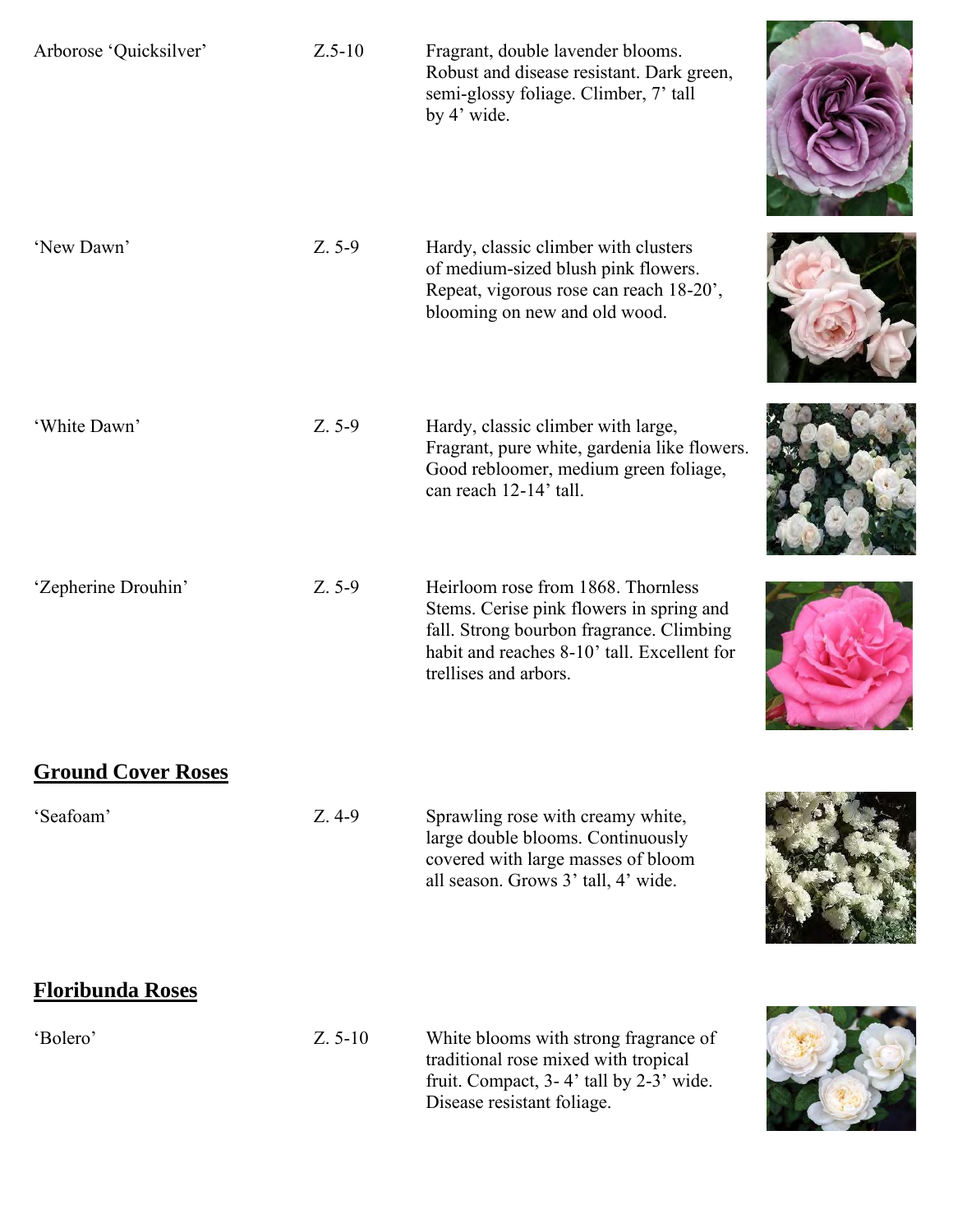| 'Brick House'         | $Z. 5-11$ | Strong, dark red flowers that re-bloom<br>throughout the season. Excellent disease<br>resistance. Bushy, up to $3\frac{1}{2}$ tall.                                                                   |  |
|-----------------------|-----------|-------------------------------------------------------------------------------------------------------------------------------------------------------------------------------------------------------|--|
| 'Candy Cane Cocktail' | $Z. 5-10$ | Bi-colored blooms of white suffused<br>with deep pink to red edges. Dark<br>green, semi glossy foliage. Excellent<br>disease resistance. Bushy, $3 \frac{1}{2}$ - 4' tall.<br>Impressive re-blooming. |  |
| 'Canyon Road'         | $Z. 5-9$  | Unique brick-red blooms. Dark green,<br>glossy foliage. Very bushy, $2 \frac{1}{2}$ tall<br>by $3\frac{1}{2}$ wide. Good tolerance to disease.                                                        |  |
| 'Cinco de Mayo'       | $Z. 5-10$ | Non-stop display of smoked lavender<br>and rusty, red-orange blooms. Mild<br>apple scent. Very bushy, 3-4' tall<br>by 3' wide. Dark green, very glossy<br>foliage.                                    |  |
| 'Easy Does It'        | $Z. 5-9$  | Orange-apricot blooms with scalloped,<br>ruffled petals. Fruity fragrance. Glossy,<br>green foliage that is disease resistant.<br>Rounded, bushy, 3-4'tall                                            |  |
| 'Julia Child'         | $Z. 5-9$  | Butter gold, double flowers have a<br>licorice scent. Rounded plant is perfect<br>for cutting gardens. Disease resistant<br>and heat tolerant. Grows to 3' tall.                                      |  |
| 'Gilded Sun'          | Z. 6-9    | Deep yellow non-fading blooms. Large,<br>green, glossy foliage. Exceptional disease<br>resistance. Very bushy, up to 5' tall.                                                                         |  |

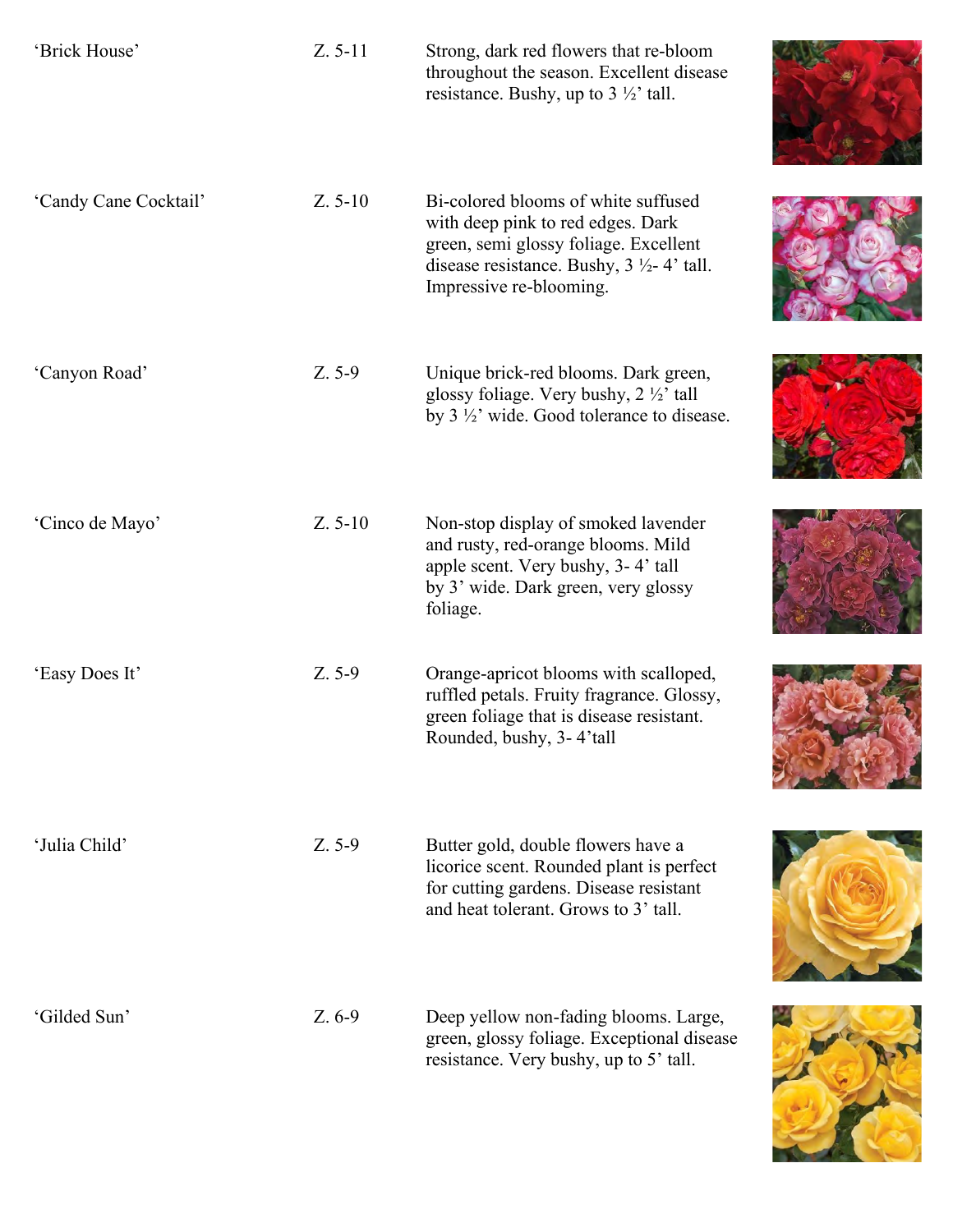# **Grandiflora Roses**

| 'Gold Struck'                | $Z$ 5-10  | Golden yellow blooms, sometimes<br>suffused with orange. Dark green,<br>semi-glossy foliage with excellent<br>disease resistance. Up to $5\frac{1}{2}$ tall.                                   |  |
|------------------------------|-----------|------------------------------------------------------------------------------------------------------------------------------------------------------------------------------------------------|--|
| <b>Landscape Shrub Roses</b> |           |                                                                                                                                                                                                |  |
| 'Bonica'                     | $Z.4-10$  | Shell pink blooms from spring until<br>frost. Deep green, glossy foliage.<br>Tough and vigorous. Spreading, bushy,<br>3-5' tall by 4 $\frac{1}{2}$ -5' wide.                                   |  |
| 'Carefree Wonder'            | $Z.4-8$   | Lightly fragrant bright pink blooms<br>all season. Good disease resistance.<br>Winter rosehips attract wildlife.<br>Grows 3-4' tall and wide.                                                  |  |
| 'Icecap'                     | $Z.4-9$   | Dense flush of pure white blooms from<br>spring until frost. Disease resistant<br>dark green foliage. Very bushy,<br>2 $\frac{1}{2}$ tall by 3 $\frac{1}{2}$ wide.                             |  |
| 'The Fairy'                  | $Z.4-9$   | Clusters of $1\frac{1}{2}$ " bubble-gum pink<br>Flowers from summer to frost. Light apple<br>fragrance. Very hardy and vigorous. Grows<br>2-4' tall and wide.                                  |  |
| 'Meidiland Ruby'             | $Z. 5-10$ | clusters of small, double, ruby-red<br>blooms that flower from summer to frost.<br>Excellent flowering and disease resistance.<br>Low mounding rose that grows 2-3' tall by<br>$3' - 4'$ wide. |  |
| 'Pretty Polly White'         | $Z.4-9$   | Double white flowers summer to frost<br>Excellent flowering and disease resistance.<br>Very compact and nearly thornless, grows<br>3' tall and wide.                                           |  |

**Commercial**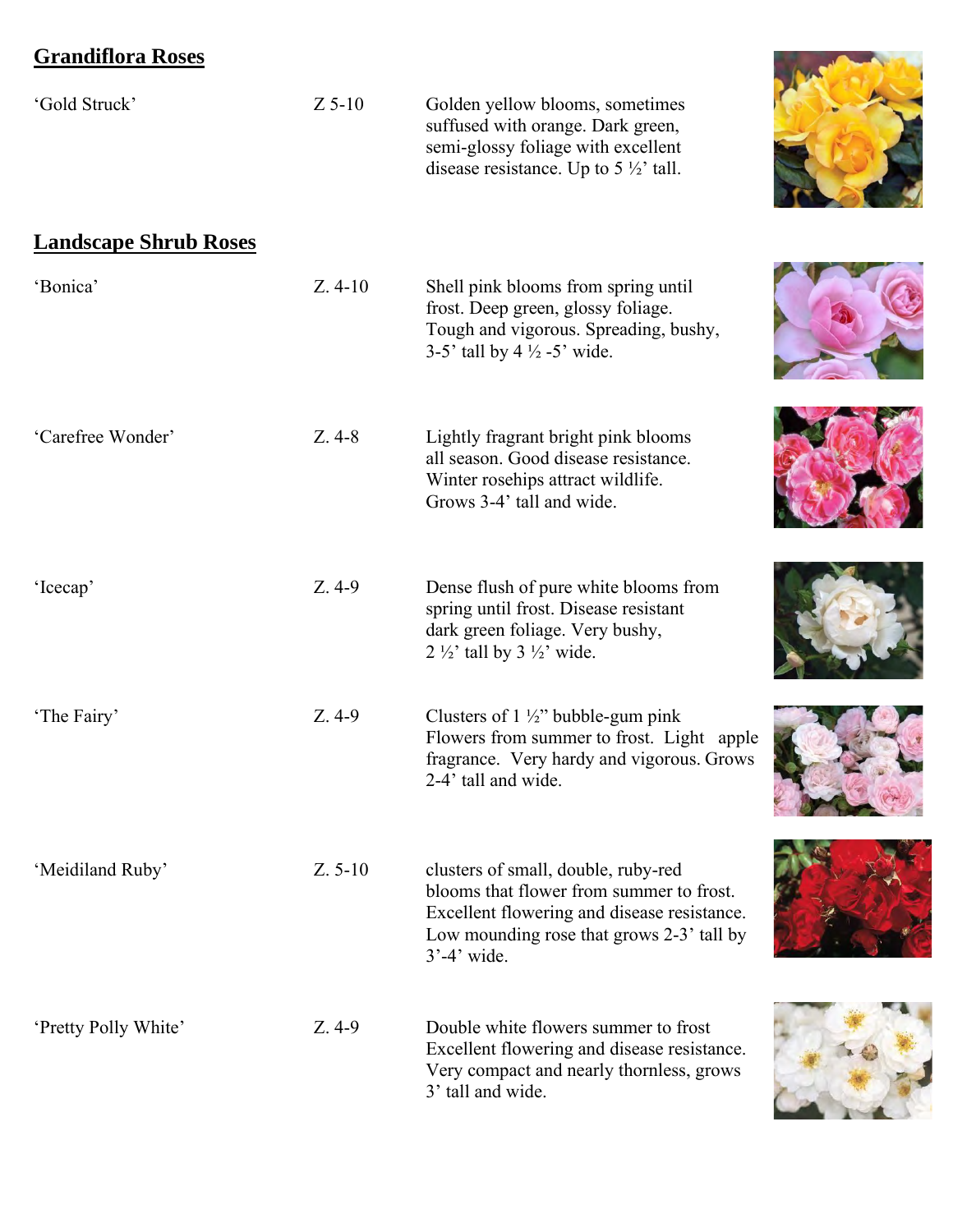| 'Pretty Polly Pink'     | $Z.4-10$ | Double pink blooms from spring through<br>fall. Light, sweet scent. Medium green<br>foliage with very good disease resistance<br>Compact, very bushy, $2 \frac{1}{2}$ tall by 3'<br>wide.                                                    |  |
|-------------------------|----------|----------------------------------------------------------------------------------------------------------------------------------------------------------------------------------------------------------------------------------------------|--|
| 'Pretty Polly Lavender' | $Z.4-10$ | Fragrant, petite, lavender flowers with<br>many petals. Excellent flowering and<br>disease resistance. Very compact and<br>nearly thornless, grows 2' tall and wide<br>This is a polyantha rose (usually smaller<br>than a floribunda rose). |  |
|                         |          |                                                                                                                                                                                                                                              |  |

## **Rugosa Roses (Beach Roses)**

| 'Purple Pavement' | $Z.3b-9b$ | Large, semi-double purple blooms.<br>Heavy spring flush with occasional<br>repeat in the season. Strong scent.<br>Dark green, glossy foliage. Rounded,<br>3-6' tall by 3-6' wide. Red fall foliage.                                  |
|-------------------|-----------|--------------------------------------------------------------------------------------------------------------------------------------------------------------------------------------------------------------------------------------|
| 'Snow Pavement'   | $Z$ 3b-9b | Pointed pink buds that open to semi-<br>double white blooms sometimes<br>suffused with pink. Strong, clove scent.<br>Heavy spring flush with occasional<br>repeat in the season. Dark green<br>foliage. Rounded, 3' tall by 3' wide. |

Also available Rosa rugosa (Red Beach Rose) and Rosa rugosa 'Alba' (White Beach Rose).

| <b>Knock Out Roses</b> | $Z. 5-11$ | Available in pink, white, red and<br>double flowers. Blooms late spring<br>to hard frost. Known for disease<br>resistance and easy care.<br>Grows 3-4' tall and wide.   |  |
|------------------------|-----------|-------------------------------------------------------------------------------------------------------------------------------------------------------------------------|--|
| Petite Knock Out       | $Z.4-10$  | Fire engine, non-fading red blooms,<br>smaller than other Knock Out blooms.<br>Dark green, extremely glossy foliage.<br>Compact and bushy. Mature plants<br>are $18$ ". |  |



æ